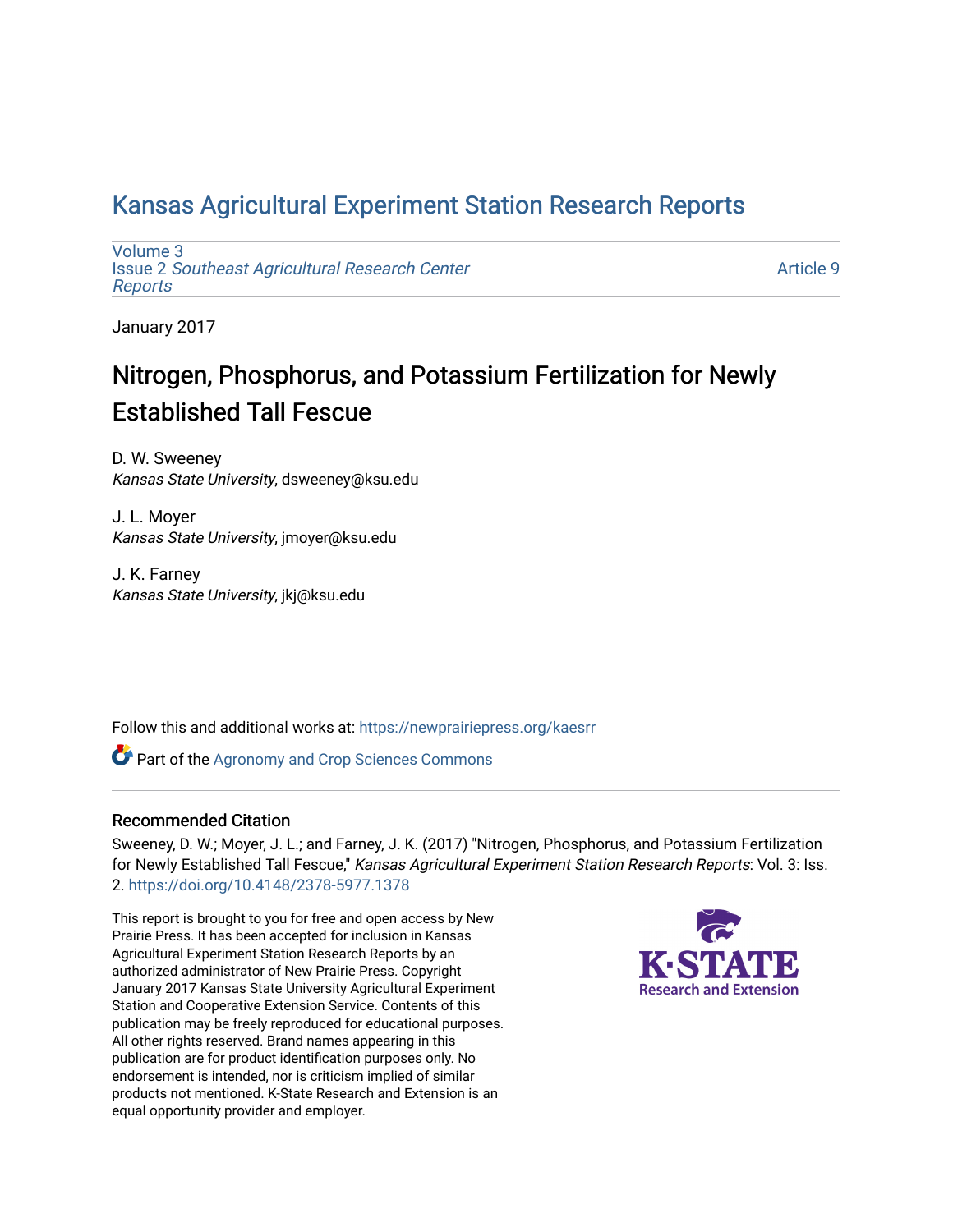## Nitrogen, Phosphorus, and Potassium Fertilization for Newly Established Tall Fescue

### Abstract

Tall fescue production was studied during a third year at two locations. In 2015, Site 1 was affected by an interaction between nitrogen (N) and phosphorus (P) fertilization rates; while in 2016, Site 2 mainly received production differences by N fertilization rates. Potassium (K) fertilization caused little effect at both sites.

Third-year production of tall fescue was affected by an interaction between nitrogen (N) and phosphorus (P) fertilization rates at Site 1 in 2015, but mainly by N fertilization rates at Site 2 in 2016, with little effect from potassium (K) fertilization at either site.

### Keywords

nitrogen, phosphorus, potassium, tall fescue

### Creative Commons License



This work is licensed under a [Creative Commons Attribution 4.0 License](https://creativecommons.org/licenses/by/4.0/).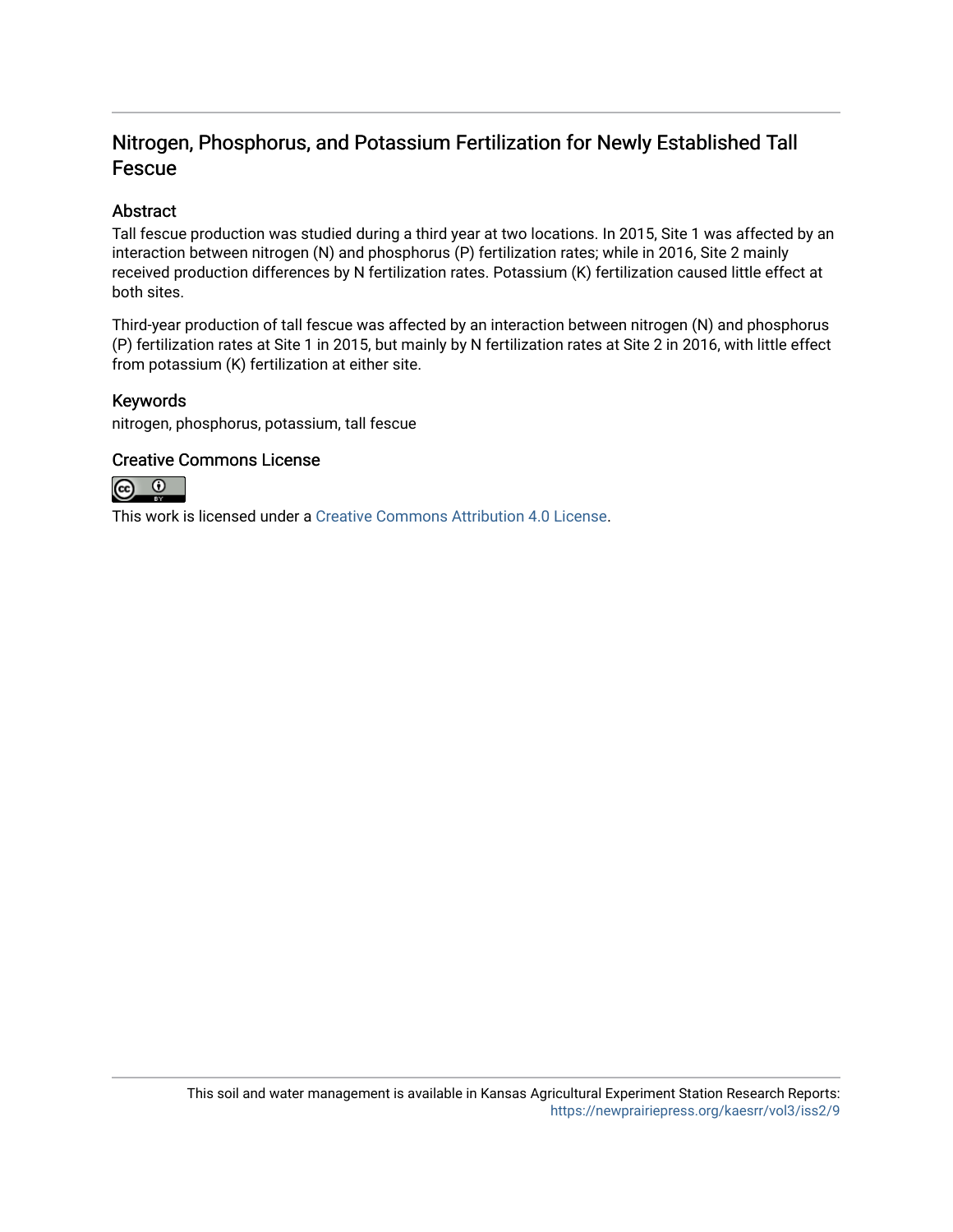

# 2017 SEARC Agricultural Research

# Nitrogen, Phosphorus, and Potassium Fertilization for Newly Established Tall Fescue

*D.W. Sweeney, J.L. Moyer, and J.K. Farney*

## Summary

Tall fescue production was studied during a third year at two locations. In 2015, Site 1 was affected by an interaction between nitrogen (N) and phosphorus (P) fertilization rates; while in 2016, Site 2 mainly received production differences by N fertilization rates. Potassium (K) fertilization caused little effect at both sites.

Third-year production of tall fescue was affected by an interaction between nitrogen (N) and phosphorus (P) fertilization rates at Site 1 in 2015, but mainly by N fertilization rates at Site 2 in 2016, with little effect from potassium (K) fertilization at either site.

## **Introduction**

Tall fescue is the major cool-season grass in southeastern Kansas. Perennial grass crops, as with annual row crops, rely on proper fertilization for optimum production; however, meadows and pastures are often under-fertilized and produce low quantities of lowquality forage. This is often true even when new stands are established. The objective of this study was to determine whether nitrogen  $(N)$ , phosphorus  $(P)$ , and potassium  $(K)$ fertilization improves yields during the early years of a stand.

## Experimental Procedures

The experiment was established on two adjacent sites in fall 2012 (Site 1) and fall 2013 (Site 2) at the Parsons Unit of the Kansas State University Southeast Agricultural Research Center. The soil at both sites was a Parsons silt loam soil with initial soil test values of 5.9 pH, 2.8% organic matter, 4.2 ppm P, 70 ppm K, 3.9 ppm  $NH_{4}$ -N, and 37.9 ppm  $\rm NO_3$ -N in the top 6 inches at Site 1; and 6.5 pH, 2.2% organic matter, 6.7 ppm P, 58 ppm K, 6.8 ppm  $NH_{4}$ -N, and 12.3 ppm  $NO_{3}$ -N in the top 6 inches at Site 2. The experimental design was a split-plot arrangement of a randomized complete block. The six whole plots were combinations of  $\rm P_2O_5$  and  $\rm K_2O$  fertilizer levels allowing for two separate analyses: 1) applying four levels of  $P_{2}O_{5}$  consisting of 0, 25, and 50 lb/a each year and a fourth treatment of 100 lb/a only applied at the beginning of the study; and 2) conducted a 2  $\times$  2 factorial combination of two levels of P<sub>2</sub>O<sub>5</sub> (0, 50 lb/a) and two levels of K<sub>2</sub>O (0, 40 lb/a). Subplots were four levels of N fertilization consisting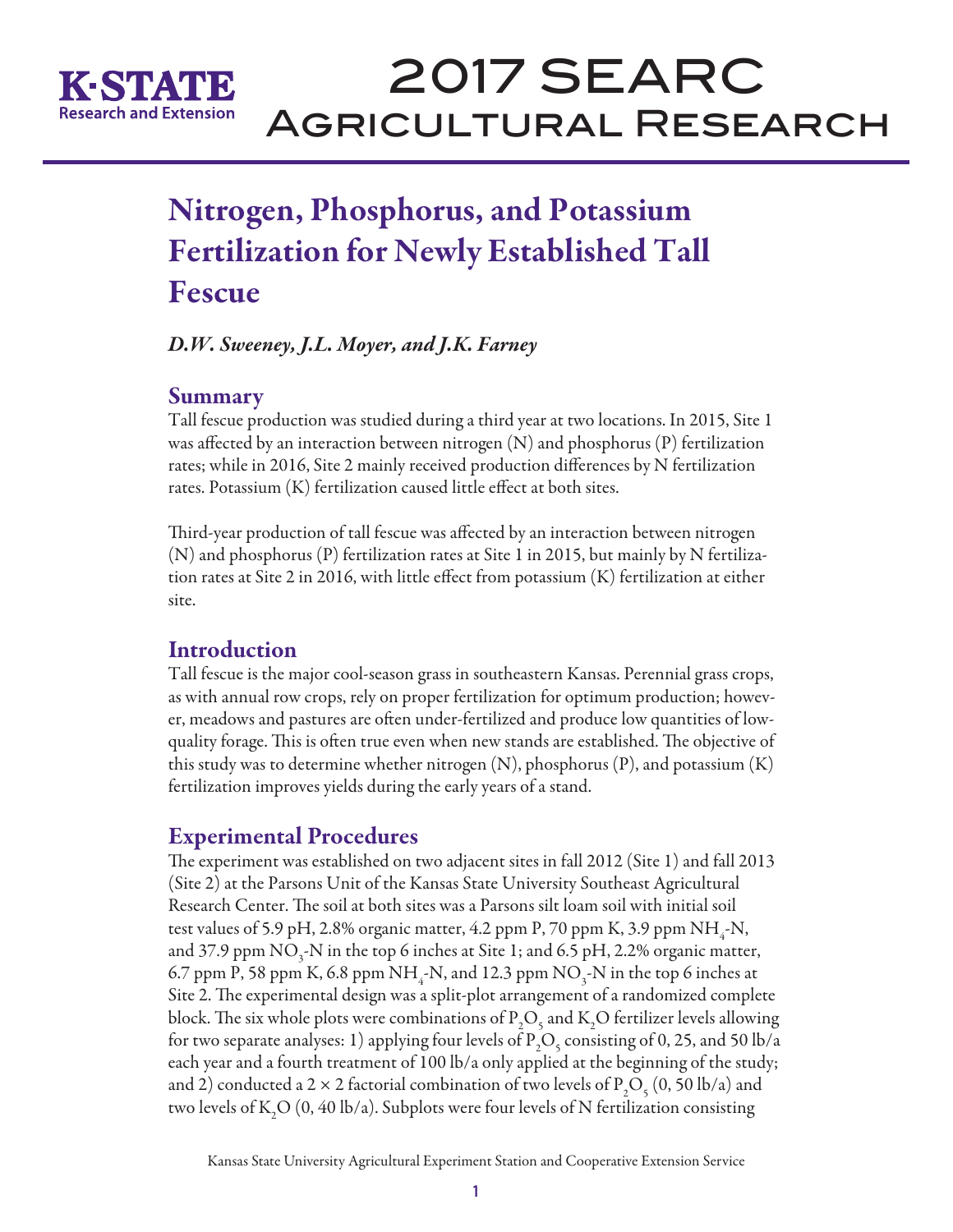of 0, 50, 100, and 150 lb/a. Phosphorus and K fertilizers were broadcast applied in the fall as 0-46-0 (triple superphosphate) and 0-0-60 (potassium chloride). Nitrogen was broadcast applied in late winter as 46-0-0 (urea) solid. Second-year samplings and harvests from each site were as follows. Early growth yield as an estimate of grazing potential in early spring was taken at E2 (jointing) growth stage on April 23, 2015, at Site 1 and on April 22, 2016, at Site 2 from a subarea of each plot not used for later spring and fall harvests. Spring yield was measured at R4 (half bloom) on May 19, 2015, at Site 1 and on May 13, 2016, at Site 2. Fall harvest was taken on September 29, 2015, at Site 1 and on September 21, 2016, at Site 2.

### Results and Discussion

Third-year production of tall fescue (Site 1 in 2015 and Site 2 in 2016) was affected by an interaction between N and P fertilization at Site 1, but predominantly by N fertilization at Site 2, with little response to K at either site. At site 1 in 2015, early yield at the E2 (jointing) growth stage, to estimate forage available if grazed early, was increased with 50 lb N/acre without P fertilization, but higher N rates did not increase E2 yield (Table 1). However, with P fertilization, early yield at E2 increased with N rates up to 150 lb/a. At R4 hay harvest in 2015, yield was increased by N additions up to 100 lb/a with no P, but with 25 lb  $\text{P}_2\text{O}_5/\text{acre}$  yield was increased to more than 3 ton/acre with 150 lb N. Fall harvest yield was increased by N rates up to 150 lb/a with no P. However, fall yields that were obtained with higher N rates and P fertilization were lower than with no P and high N rates and the response to N was less. This potentially may be because of residual unused N due to lower R4 yields without P fertilization. Total yield ranged up to nearly 4 ton/a with P fertilization and higher N rates.

For the second year of production at Site 2 (2016), yield was mainly affected by N rate. Sampling at E2 and R4 and fall harvest yields were not affected by P fertilization and response to K fertilization was marginal. Increasing N rates tended to increase yield at the E2 sampling and R4 hay harvest, but response was less defined at the fall harvest (Table 2). Total yield averaged less than 3 ton/a, even at the 150 lb/a N rate.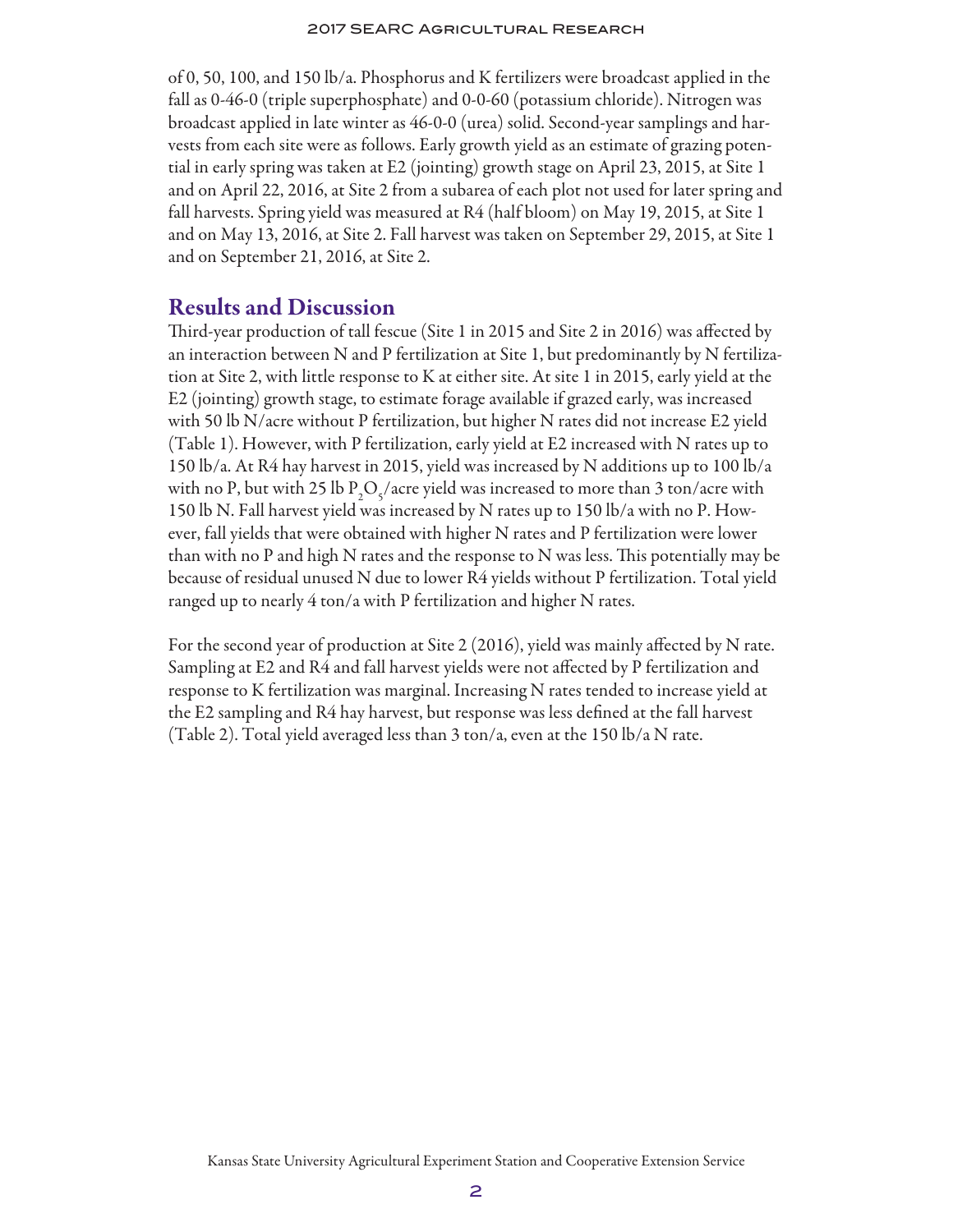#### 2017 SEARC Agricultural Research

|                             |                  | Yield                                        |              |              |               |  |  |
|-----------------------------|------------------|----------------------------------------------|--------------|--------------|---------------|--|--|
|                             |                  | Spring                                       |              |              | Total         |  |  |
|                             |                  | E2                                           | R4           |              |               |  |  |
| $P_2O_5$                    | N                | (jointing)                                   | (half-bloom) | Fall harvest | $(R4 + Fall)$ |  |  |
| $\frac{1}{b/a}$ ----------- |                  | ----------- ton/a, 12% moisture ------------ |              |              |               |  |  |
| $\mathbf{0}$                | $\boldsymbol{0}$ | 0.08                                         | 0.50         | 0.26         | 0.76          |  |  |
|                             | 50               | 0.49                                         | 1.49         | 0.38         | 1.87          |  |  |
|                             | 100              | 0.48                                         | 1.98         | 0.70         | 2.68          |  |  |
|                             | 150              | 0.50                                         | 1.76         | 1.12         | 2.88          |  |  |
| 25                          | $\boldsymbol{0}$ | 0.09                                         | 0.59         | 0.36         | 0.96          |  |  |
|                             | 50               | 0.52                                         | 1.83         | 0.44         | 2.27          |  |  |
|                             | 100              | 0.81                                         | 2.80         | 0.55         | 3.35          |  |  |
|                             | 150              | 0.96                                         | 3.12         | 0.69         | 3.82          |  |  |
| 50                          | $\mathbf{0}$     | 0.12                                         | 0.67         | 0.39         | 1.06          |  |  |
|                             | 50               | 0.42                                         | 1.75         | 0.39         | 2.14          |  |  |
|                             | 100              | 0.92                                         | 3.02         | 0.56         | 3.58          |  |  |
|                             | 150              | 1.25                                         | 3.13         | 0.68         | 3.81          |  |  |
| 100+                        | $\boldsymbol{0}$ | 0.13                                         | 0.65         | 0.38         | 1.03          |  |  |
|                             | 50               | 0.55                                         | 2.17         | 0.55         | 2.71          |  |  |
|                             | 100              | 0.84                                         | 3.03         | 0.58         | 3.61          |  |  |
|                             | 150              | 1.11                                         | 3.24         | 0.68         | 3.92          |  |  |
| $LSD$ <sub>(0.05)</sub>     |                  | 0.04                                         | 0.31         | 0.17         | 0.35          |  |  |

| Table 1. Third-year yield of newly established tall fescue in the spring and fall 2015 as        |  |
|--------------------------------------------------------------------------------------------------|--|
| affected by the interaction of P <sub>2</sub> O <sub>5</sub> and N fertilization rates at Site 1 |  |

†The 100 lb P<sub>2</sub>O<sub>5</sub>/a rate was only applied at the beginning of the study (Fall 2012).